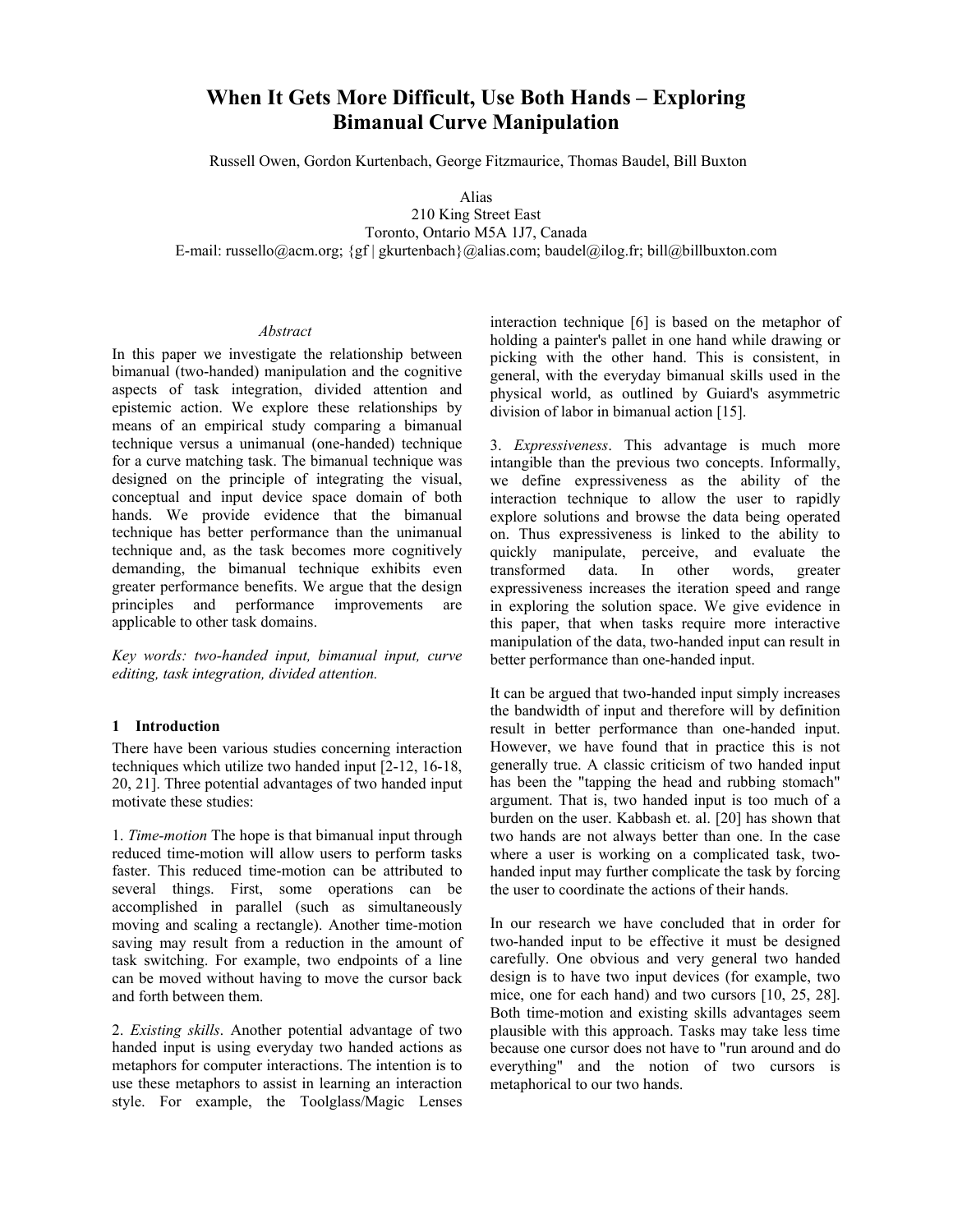However, in practice the two cursor design can perform poorly. In many cases, the user's job boils down to serially switching their focus between two cursors and serially operating each input device. The gain (not having to move one device around to do everything) may be outweighed by the cost of keeping track of and switching between two different activities.

One reason for the failure of this design is the divided attention problem (see [22] for additional information on divided attention). When there are multiple sources of information (for example, two cursors) we must make choices about what to attend to and when. This results in additional "switching costs" which in many cases outweigh the benefits [23].

We have also noticed that other two handed designs work very well and almost transparently, for example, scaling and moving a rectangle by controlling its two opposite corners [12, 9]. This case, we believe, is the opposite of the divided attention problem. The operations of moving and scaling are visually integrated and can be conceptually chunked as one task (match the current rectangle to the target rectangle) therefore switching costs are minimized.

Merging one or more sub-tasks into one integrated conceptual task is fairly common. For our purposes, we specifically define conceptual integration as when the user perceives and prefers to think of the operations of the two hands not as separate activities but as a single activity. For example, holding a nail and hitting it with a hammer can be conceptually integrating into the single activity of "hammering a nail". This is similar to Guiard's perspective on bimanual tasks [15]. Similarly, Jacob et.al. provided evidence of conceptual integration effecting computer interaction [19].

Integration can also happen in other ways besides visually and conceptually. The way in which we manipulate the input devices can be integrated or divided in the motor domain. For example, in the two cursors, two mice approach, the input domain is split into two different coordinate systems: one coordinate system for the left (the left side of your desk) and one for the right (the right side of your desk). However, if two absolute mice were used with the same physical coordinate system, we would say the input space was integrated.

The difference between the one-handed and two-handed techniques will not be completely explained by differences in time-motion. Instead, the difference may consist of one-handed time motion costs and twohanded cognitive benefits (see Figure 1).

We hypothesize that the cognitive benefits of the two handed techniques can be attributed to epistemic action. Some cognitive psychology research proposes that motor activity can be classified as either epistemic or pragmatic action [24]. Epistemic actions are performed to uncover information that is hidden or hard to compute mentally. Moreover, these physical actions make internal cognitive computation easier, faster and more reliable. For example, we sometimes use our fingers when we count. A second example notices that novice chess players sometimes physically move a chess piece, temporarily, to its new position to assess the move and possible counter-moves by an opponent. The notion is that epistemic actions can improve cognition by reducing the (1) memory, (2) number of steps and (3) probability of errors involved during mental computation. In contrast, pragmatic actions are physical actions whose primary function is to bring the user closer to the goal by physical manipulation, i.e, a particular goal cannot be accomplished in any way without this particular physical action.



*Figure 1. A model for the performance differences between one-handed input and two-handed input.* 

We believe two-handed interaction techniques offer more opportunity for epistemic rather than pragmatic actions compared to one handed techniques. This is because two- handed input inherently provides more bandwidth and therefore it is possible to manipulate data more rapidly to uncover information that is hidden or hard to compute mentally. We speculate that this ultimately results in better performance (faster task completion times and/or fewer failures).

## **2 Experiment**

To test these beliefs about two-handed input, we performed an experiment which involved curve editing by manipulating control vertices (CVs). This task is commonly found in computer graphics applications and can be challenging (see Foley and van Dam [13] for more detail on curve representations). The difficulty of the task arises from the relationship between the CVs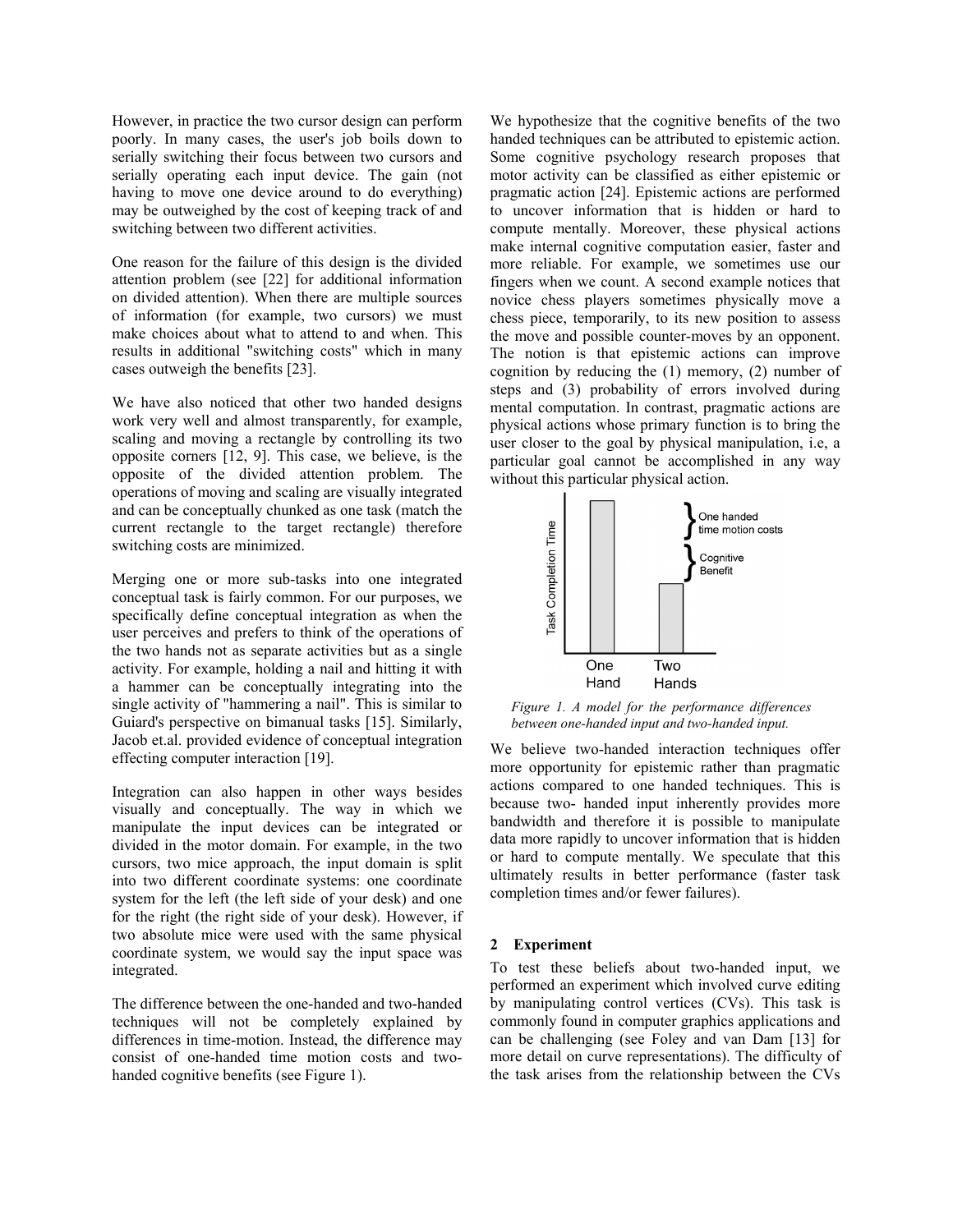and their effect on the curve being controlled. Figure 2 show examples of how the locations of the CV interact to produce unintuitive resulting curves. While the effect of a CV on a curve is learnable, most users find it very hard to get a particular shape of a curve without some trial and error in placing the CVs.

The task in our experiment requires a subject to manipulate two CVs until the curve being manipulated (the response curve) matches a target curve. The response curve was displayed superimposed over the target curve.



*Figure 2. Examples of how unintuitive locations of controlling vertices (squares) are needed to produce certain curves.* 

We selected this task for several reasons:

1) We are interested in using two-handed input to enhance curve editing. While the task does not truly reflect a practical way to perform curve editing (for example, most curve editing involves the manipulation of more than 2 CVs), we hope that what we learn about two-handed input from this simple curve editing task can be applied to more realistic curve editing situations and different problem domains.

2) We believe that for this simple curve editing task we can create a two-handed interaction technique that supports conceptual, visual and input space integration, thus avoiding some of the pitfalls of two-handed input.

3) We believe that curves which are difficult to match will require high amounts of manipulation and exploration. We believe that this task is a strong candidate to bring out the advantages of two-handed input.

### **2.1 Set-up**

The experiments were run on an SGI Indy using a 20 inch color monitor. Subjects sat at a fixed distance of 100cm from the screen. An 18x25 inch multi-device Wacom digitizing tablet was used as the input device. For the one handed case a stylus was used in the right hand. For the two handed case the stylus was held in the right hand and a small puck (approximately 1" in

diameter) was held in the left hand. The wacom tablet is capable of sensing both the stylus and puck simultaneously (see Figure 3) The experiment program was written using the X input extensions and OpenGL graphics library.

## **2.2 Procedure**

The task involved presenting a target curve to the user then asking them to match (overlay) the target curve with the response curve by manipulating the control vertices of the response curve. The endpoints of the response curve start at the endpoints of the target curve and require no manipulation. To complete the task the subject manipulated the two CVs which control the shape of the response curve until the curves match within a fixed error for  $1/3$  of a second. To eliminate the chance that the user would start a trial in random position that was close to a match position, the beginning of each trial was started with the user by placing their hand(s) in a home position and pressing down with the stylus to signal the start of the trial.



*Figure 3: The experiment setup.* 

The two CVs were distinguished by color, one was red the other blue. When two hands were used to manipulate the CVs, the red CV was assigned to the right hand and the blue CV to the left.

#### **2.3 Conditions**

From this basic configuration we tested three input configuration conditions:

*One hand*. In this case CVs could be manipulated one at a time using the stylus in the right hand. A cursor tracks the stylus position on the tablet when the stylus is close to the tablet surface. Applying pressure to the stylus when the cursor was over a CV allowed subjects to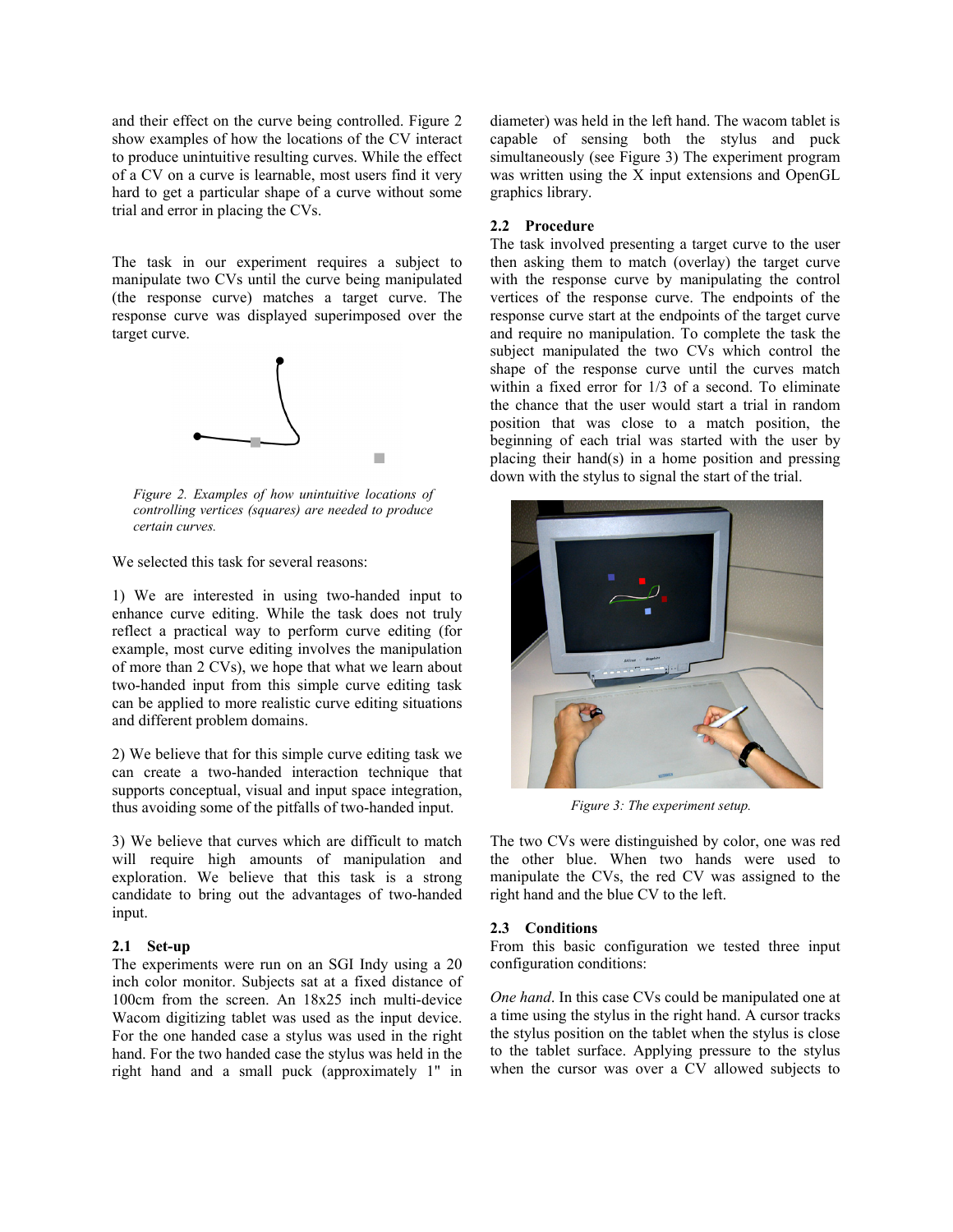"drag" a CV. The entire surface of the tablet was mapped to the screen of the workstation.

*Two hands, integrated device space*. In this case no CV selection was necessary since the cursors for the two input devices were automatically attached to the CVs at the beginning of the trial. The entire surface of the tablet was mapped to the screen of the workstation. Both the left and right hands operated in the same coordinate system so when the left and right hands where in the same place physically, the CVs where in the same place on the screen.

*Two hand, non-integrated device space*. The two handed non-integrated case was identical to the previous two handed case except that the tablet was logically segmented into two halves. The position of the left hand relative to the left half of the tablet was mapped to the entire workstation screen. Similarly, the position of the right hand relative to the right half of the tablet was mapped to the entire workstation screen (see Figure 4).

Mapping



*Figure 4: The differences between integrated and non-integrated task spaces.* 

These three conditions were crossed with two output configurations: with and without target CVs visible (see Table 1). The two output conditions represent two degrees of difficulty (low and high). That is, it is easier to solve the task when the feedback of the target CVs are visible compared to the more difficult condition of not having the target CVs visible.

*Target CVs visible*. In this condition the CVs for the target curve were displayed. These CVs, like the CVs

for the response curve where also color coded in red and blue, but in a deeper hue. Thus matching curves in this condition simply involved moving the red CV over the dark red CV and the blue CV over the dark blue CV (see Figure 5).



*Figure 5: View of the curve editing task with target*   $CVs$ 

*No target CVs visible*. In this condition, the target CVs were not displayed. Matching in this condition became a matter of manipulating the response CVs until the response curve matched the target curve (see Figure 6).



*Figure 6: View of the curve editing task without target CVs.* 

|                                       | <b>CV</b> targets | no CV targets |
|---------------------------------------|-------------------|---------------|
| one handed                            | Condition 1       | Condition 2   |
| two handed integrated                 | Condition 3       | Condition 4   |
| two handed non-integrated Condition 5 |                   | Condition 6   |

*Table 1: The conditions of the experiment.* 

## **2.4 Design**

A total of 6 employees from Alias were run as subjects. They were pre-screened for color-blindness. All subject were right handed.

A within subject, repeated measures design was used. Thirty trials were run for each condition. Each 30 trials used the same ordered set of target curves. This resulted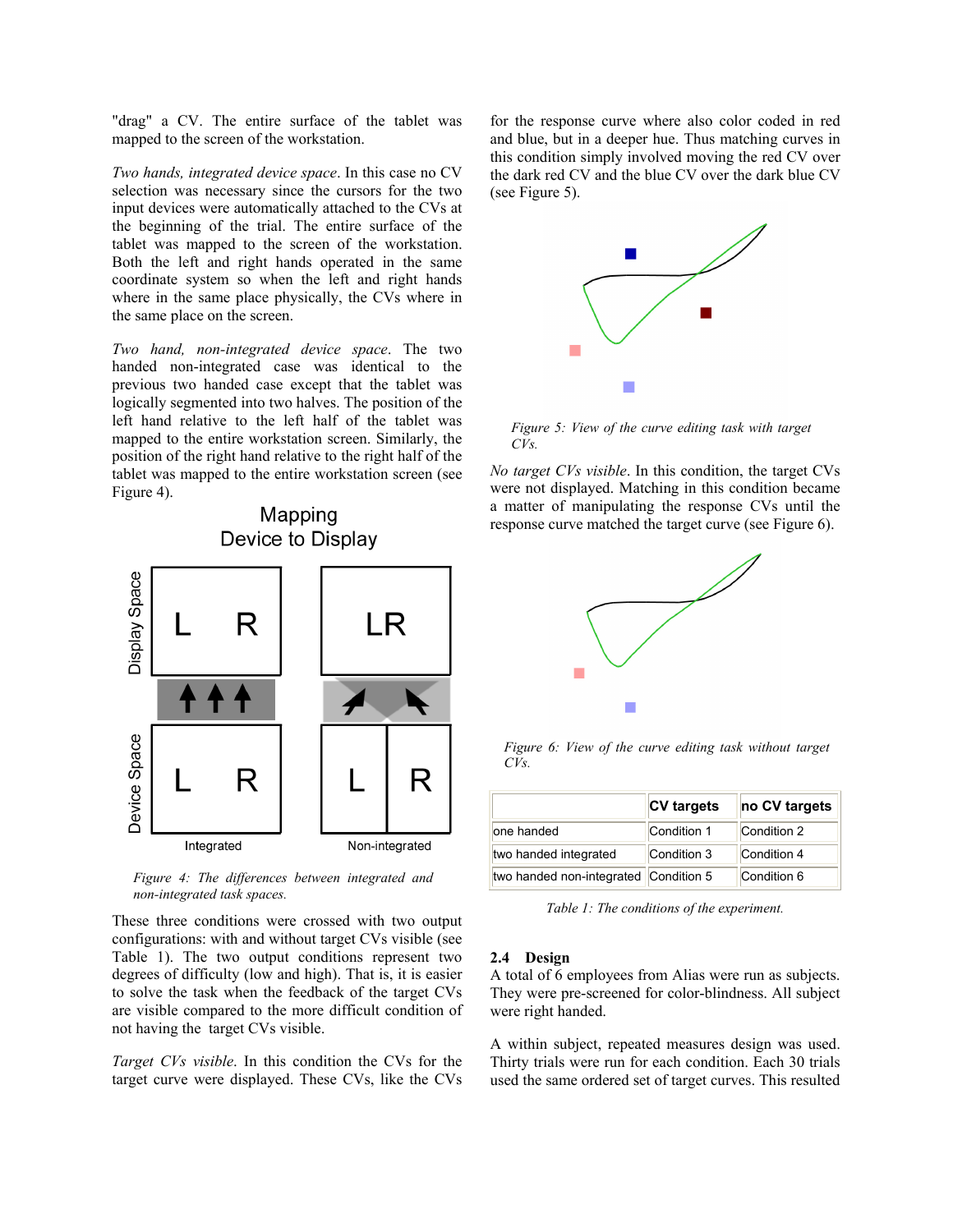in 6 subjects x 3 input conditions x 2 levels of difficulty  $x$  30 trials = 1080 data points. Conditions presentation ordering for each subject was counterbalanced.

The dependent variable of task completion time was measured for each trial. Subjects' subjective impressions were collected in an exit interview and survey. All input device events data (pen up, pen down, pen moved) were logged to allow separation of selection and movement time in the one handed condition.

The calculation of error between curves that matched the user's perception of curve closeness was a nontrivial task. We used the curve error function developed by Baudel [5] (see Appendix for a description of the curve matching error algorithm).

# **2.5 Hypotheses**

Before running the experiment, we defined the following four hypotheses.

**H1:** The two handed conditions will yield faster task completion times than the one handed conditions.

**H2:** Even when switching costs are removed from the task completion times for the one-handed conditions, H1 will still hold.

In the one handed case subjects are forced to move CVs one at a time, switching back and forth between the two CVs (switching costs). In terms of time motion mechanics switching costs appears to be the major difference between the one-handed and two handed techniques. However, we believe that there are additional cognitive benefits in the two-handed condition which will further reduce task completion times. Therefore, even when switching costs are factored out, the two-handed technique will still outperform the one-handed technique.

**H3:** Assuming that task completion times degrade in the more difficult tasks (i.e., the no target CV visible condition), the amount of degradation will be greater for the one handed conditions than for the two handed conditions. In other words, we expect two-handed techniques to exhibit more of an advantage as the task become more difficult.

**H4:** Integrated device space conditions will yield faster task completion times than non-integrated device space conditions. The integration of the device spaces will allow subjects to utilize their sense of relative limb position in the placement of the CVs. This should result in reduced task performance time.

#### **3 Results**

We performed an analysis of variance on the performance data. Hypothesis 1 and 3 were confirmed while hypothesis 2 and 4 were not confirmed. Figure 7 shows the results of the six conditions in terms of overall mean task completion performance.



*Figure 7: Task completion times for the six conditions. Dotted "E" line represents expected performance.* 

As we predicted, the absence of CV targets had a major effect on task performance  $F(1, 5) = 19.475$ ,  $p < 0.01$ . Thus we conclude that curve matching without the targets was a significantly more difficult task than curve matching with the target CVs.

H1 (two-hands faster than one) was found to be true. Task completion times were significantly shorter in all the two handed conditions (F(2, 10) = 13.685, p < 0.05). On average the two handed condition was approximately 40% faster than the one handed.

No evidence was found to support H2 (two hands still faster, even after subtracting switching times in onehand condition). For each trial in the one handed case, the task completion time was decomposed into stylus up time (the CV switching time) and stylus down time (CV manipulation time). We then subtracted switching time from the total time to complete the trial. However, analysis of this derived data showed no difference between the one handed and the two handed techniques. We believe that part of the problem here is uncertainty of whether the effect does not exist or that our simple (pen up time) calculation of switching time is too excessive or not detailed enough to measure an effect. This will require more experimentation.

H3 (the advantage of two hands becomes more pronounced when the task becomes more difficult) was found to be true. An interaction was found between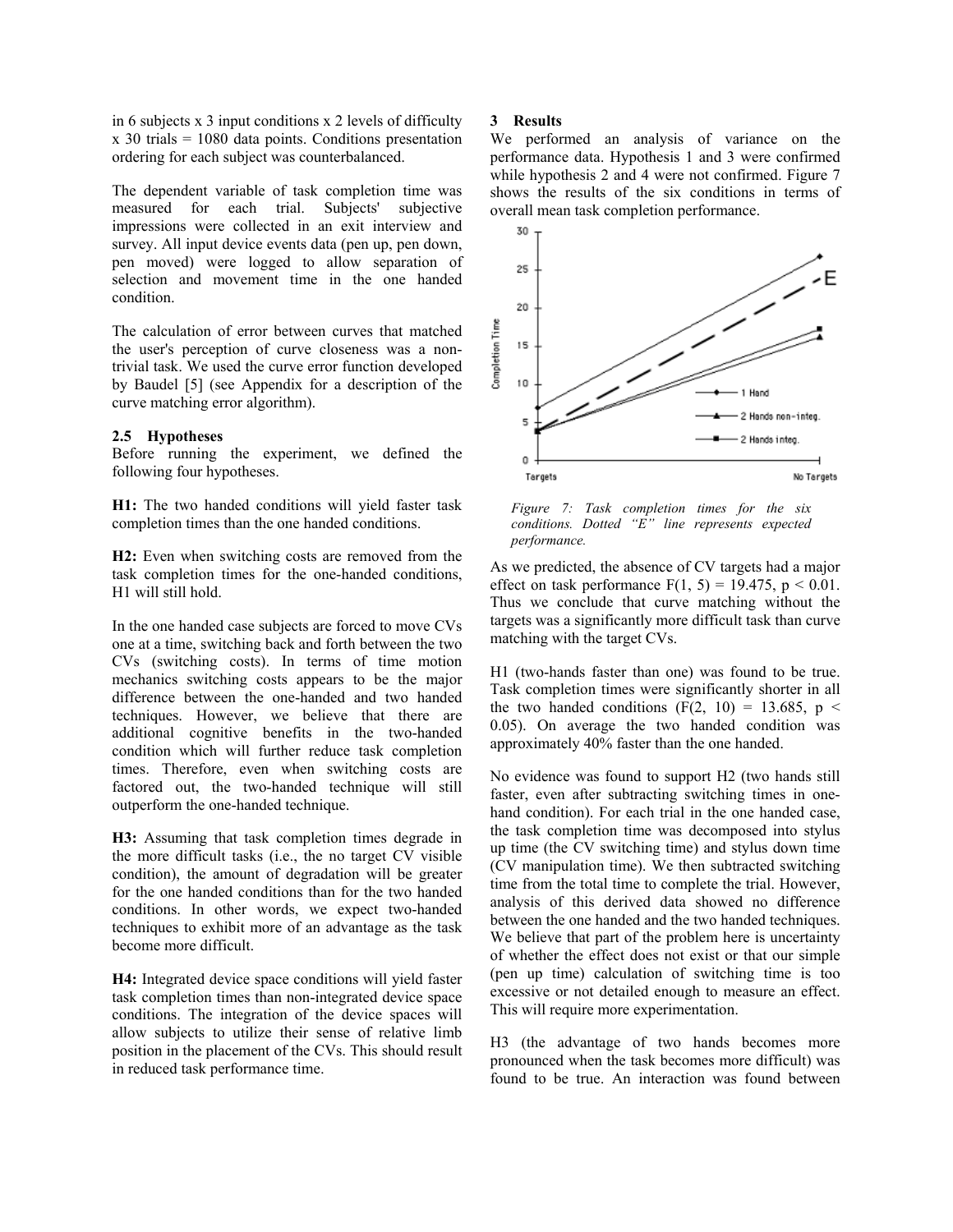input configuration (one hand, two-hands integrated, two-hands non-integrated) and output configuration (target CVs, no target CVs)  $F(2, 5) = 4.534$ ,  $p < .05$ .

Figure 7 shows the expected 2 handed performance (dotted line labeled "E") relative to the one handed performance for the more difficult (no target CVs) condition. This was generated by considering the performance difference between one-hand and twohanded conditions for the "easy" condition (target CVs visible) and keeping that difference constant for the "hard" (no target CVs visible) condition. That is, we expect the same performance increase in the twohanded conditions for the hard condition. However, the two-handed conditions' performance was significantly faster. Most notably, the magnitude of difference between one-hand and two hands in the easy condition (target CVs) versus the difference in the hard condition (no target CVs) is approximately a factor of three.

H4: (integrated faster than non-integrated). We found no significant differences in task completion time between an integrated and non-integrated device space.

# **4 Discussion**

The most telling result was the decreased task completion time for the two handed case as compared to the one handed case. As Kabbash et. al. [20] points out not all two handed tasks give superior performance. If the feedback requires the splitting of visual attention between multiple targets the two handed technique can actually be worse than the one handed. In our experiment the two control points had the potential for splitting attention, however we believe the curve feedback provided a visual integration of the task. We believe this avoided the divided attention pitfall and allowed the two handed technique to demonstrate its advantage.

Although this experiment did not explore the issues of conceptual integration, we believe the task exhibited conceptual integration. Earlier, we defined conceptual integration as when the user perceives and prefers to think of the operations of the two hands not as separate activities but as a single activity. For example, a subject may have thought of the task not as the process of manipulating each CV but as the process of reshaping a curve with two hands. In our post-experiment survey we asked subjects if they ever matched the curve by watching only the curve, not the target CVs, even when the target CVs were displayed. While we had experienced this phenomena ourselves as we had a great deal of practice, none of our subjects reported a similar phenomena. Perhaps this can be attributed to subjects not being extremely experienced with the curve matching task. A longitudinal study may help to isolate learning effects and the issue of conceptual integration requires further investigation.

We did not find any evidence of epistemic action since H2 (two hands still faster, even after subtracting switching times from one-hand condition) was not supported. This could be due to an inaccurate measure of switching time. Essentially we defined switching time as the time the subject spent not dragging a CV (the time spent with the pen up). However, a subject might not only be using this time to switch to the other CV but also to think about the problem, rest or visually acquire the other CV. Thus this time may be an overestimate of pure time motion switching costs and result in the cognitive effects being masked.

One should also note that switching time is an unavoidable cost in the one handed technique (just as deciding which hand to move is an unavoidable cost in the two handed technique). An attempt could be made to optimize switching time (for example, a key that the subject presses to switch between CVs). However, despite how small the cost, switching time will always be present in the one handed technique.

Our results support the notion that two handed input can be effective for difficult tasks. As the task became more difficult in the experiment the relative advantage of the two handed case increased. Leganchuck et. al. [26] have also found evidence of this. Furthermore, the majority of our subject reported preferring the two handed technique over the one-handed technique.

We found no performance difference between integrated and non-integrated input space with absolute input mappings. This may be due to several reasons: First, because the hand positions were always represented on the screen, hand position was never ambiguous. Thus there was no advantage in sensing the relative hand position in the shared case. Second, the results may also be confounded by collisions or avoidance of collisions between the hands during the task. The benefit of sensing relative hand position may have been canceled out by the cost of hand collisions in the shared case.

Although our experiment showed no significant differences between integrated and non-integrated absolute device spaces, there are practical reasons to choose either approach. If non-integrated device space is used either the device resolution can be split in two, or separate devices used. The first reduces the resolution of the input device and physical size of the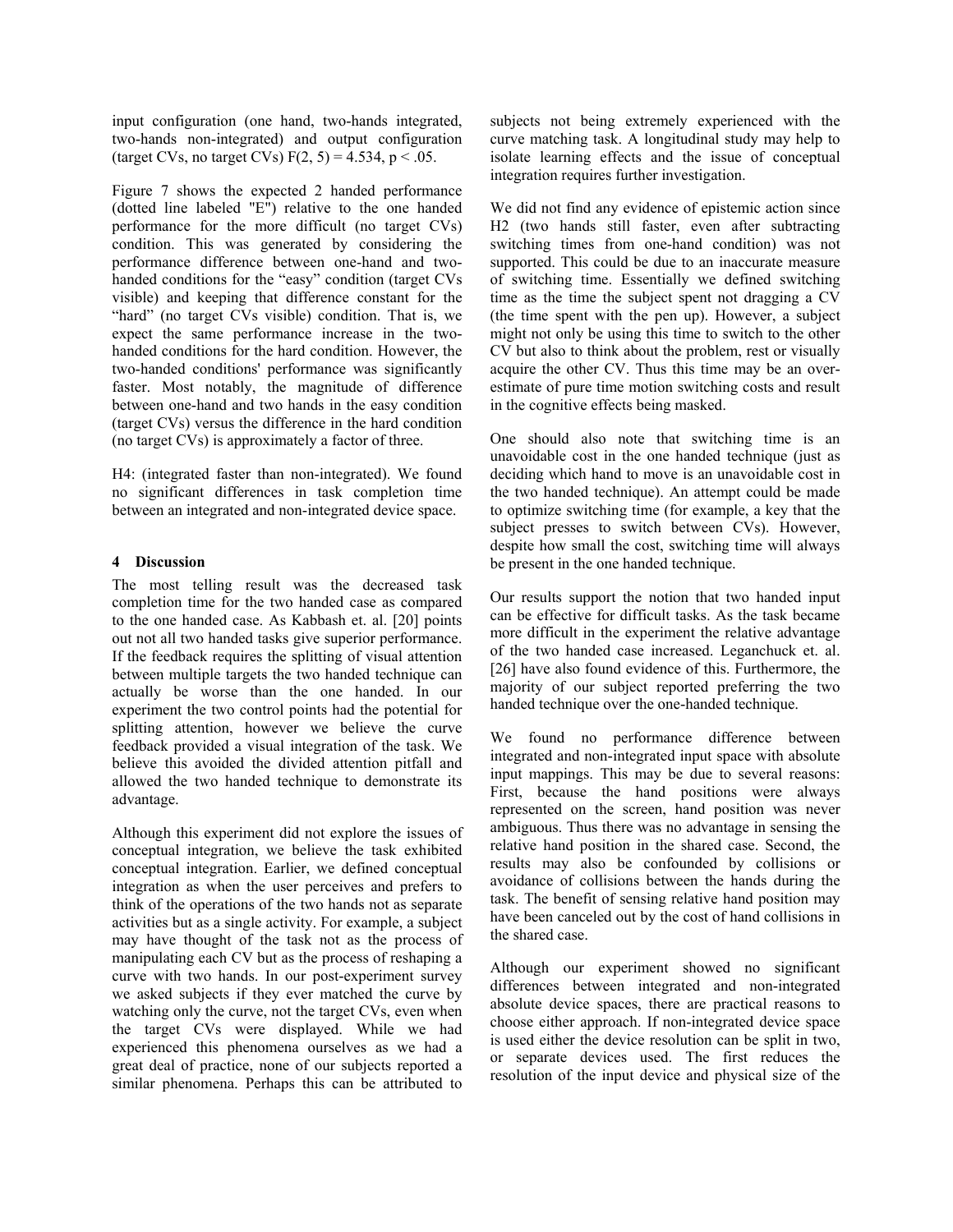input space. The second, consumes twice as much physical ("footprint") space. These problems are not present with an integrated device space scheme. While device collisions are possible, interaction techniques can be designed to minimize collisions.

Our two-handed task was not very complete in the sense that it did not require any selection action by the subject. We have found in experimental prototypes that selection with two devices can be problematic. Two basic schemes can be used: automatic and manual. In the automatic case, the user picks something with one hand and the system automatically assigns another object to the other hand. Alternately, a manual scheme requires the user to explicitly select each object.

Both of these approach have positive and negative issues. Automatic assignment saves the user time in selection (only one item needs to be selected), however the major problem is that the system must determine a proper secondary selection and this is often difficult to predict. The major problem with manual selection is that the user is required to pick with their non-dominant hand and this can be difficult. Furthermore, both of these approaches are susceptible to divided attention. Supporting selection in two-handed tasks is a topic for future research.

# **5 Conclusions**

We suggest three design principles for effective two handed input. First, the task should be visually integrated. The task must not promote divided visual attention between the activities of the two hands. Second, the task should be conceptually integrated. That is, the user must be able to conceptualize the operation performed by the two hands as a single operation. Third, the task should employ integrated device spaces.

Our experimental task was designed around these principles and demonstrated significant advantage over a one-handed technique. Thus we have shown that twohanded interactions can be designed which do not suffer from the "tapping the head and rubbing stomach" syndrome.

Our experiment demonstrates the benefits of twohanded interaction over one-handed interaction for increasingly difficult tasks. While we were not able to isolate the specific reason (e.g., switching cost vs. cognitive benefits) for the performance difference for these two conditions, our data shows an increased performance benefit of the two-handed condition when the task become more difficult. However, we found no evidence of improvement if the task employed integrated device spaces. Nevertheless, we believe the two-handed interaction benefit is attributed to the expressive nature of the two-handed technique allowing users to perform epistemic actions to explore the solution space more rapidly compared to the onehanded condition.

# **Acknowledgements**

We greatly acknowledge Wacom Technology Corp. for assistance in utilizing the multi-device mode on their tablets. Azam Khan provided valuable feedback and assistance in producing the document. Beverly Harrison and Shumin Zhai provided us with help in the experimental design and analysis. Steve Spencely provided comments on requirements on curve editing tasks. We also would like to thank Alias employees who served as subjects in our experiment and supplied valuable comments.

## **References**

- [1] Bartels, R., H., Beatty, J., C., Booth, K., S., Bosch, E., G., Jolicoeur, P., (1993) Experimental Comparison of Splines Using the Shape-Matching Paradigm, *ACM Transactions on Graphics*, 12(3), 179-208.
- [2] Ravin Balakrishnan, R., Fitzmaurice, G.W., Kurtenbach, G. and Singh, K. (1999) Exploring interactive curve and surface manipulation using a bend and twist sensitive input strip, *Proceedings of ACM Symposium on Interactive 3D Graphics 1999*, 111-118.
- [3] Balakrishnan, R. and Hinckley, K. (2000). [Symmetric bimanual](http://www.dgp.toronto.edu/~ravin/papers/chi2000_symmetricbimanual.pdf)  [interaction](http://www.dgp.toronto.edu/~ravin/papers/chi2000_symmetricbimanual.pdf). *Proceedings of ACM CHI 2000 Conference on Human Factors in Computing Systems*, 33-40.
- [4] Balakrishnanm R. and Kurtenbach, G. (1999) Exploring bimanual camera control and object manipulation in 3D graphics interfaces, *Proceedings of ACM CHI 1999 Conference on Human Factors in Computing Systems*, 56-62.
- [5] Baudel, T., (1994) A Mark-Based Interaction Paradigm for Free-Hand Drawing, *Proceedings of ACM Symposium on User Interface Software and Technology (UIST'94)*, 185-192
- [6] Bier, E., A.,Stone, M., C., Fishkin, K., Buxton, W., Baudel, T., (1994) A Taxonomy of See-Through Tools. *Proceedings of ACM CHI 1994 Conference on Human Factors in Computing Systems*, 358-364.
- [7] Butler, C.G. and Amant, R.S. (2004) HabilisDraw DT: a bimanual tool-based direct manipulation drawing environment. *Extended Abstracts of ACM CHI 2004 Conference on Human Factors and Computing Systems*, 1301-1304.
- [8] Buxton, W., & Myers, B. A., (1986) A study in two-handed input. *Proceedings of ACM CHI 1986 Conference on Human Factors in Computing Systems*, 321-326.
- [9] Didier Casalta, D., Guiard, Y. and Beaudouin Lafon, M. (1999) Evaluating two-handed input techniques: rectangle editing and navigation, In *Extended Abstracts ACM CHI '99 Conference on Human Factors in Computing Systems*, 236-237.